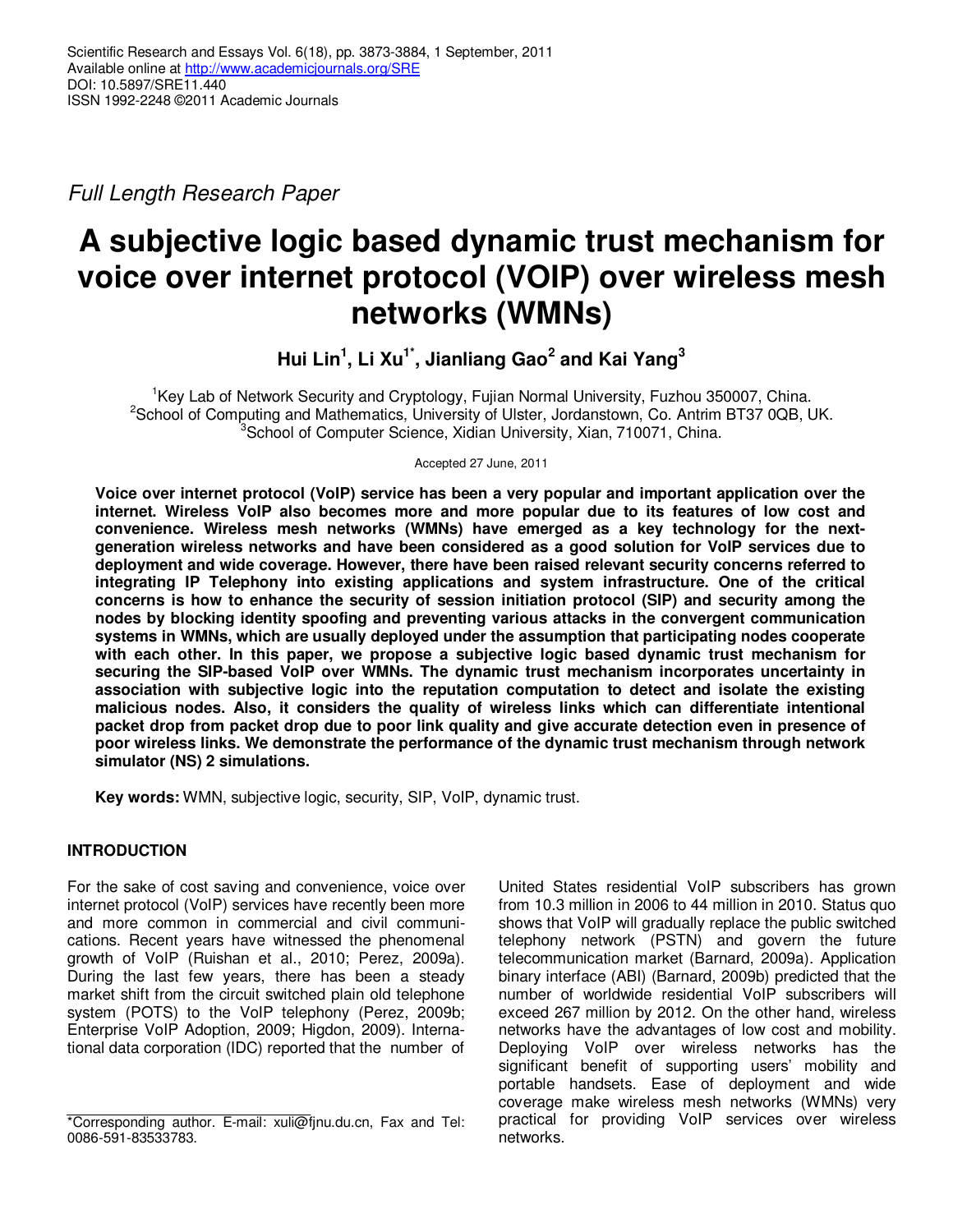However, ease of access to the medium makes VoIP over WMNs vulnerable to unauthenticated access and malicious users (Thermos and Takanen, 2008). The vulnerability results from either the characteristics of session initiation protocol (SIP), which has been selected by the major standard committees as the premier protocol for VoIP, or unreliable authentication between mesh nodes. Therefore, while it has become increasingly attractive to deploy VoIP, we still need to understand how VoIP can be deployed over WMNs without placing their information and the continuity of their business at risk. Securing VoIP over WMNs is the first step and a big challenge to provide VoIP service in WMNs widely.

Elbayoumy and Shepherd (2007) presented tiny encryption algorithm (TEA) for securing VoIP. They have proved that TEA has no superior as offering voice traffic confidentiality. Maccari et al. (2006) proposed a fast and secure mobile client re-authentication scheme in WMNs. In their model, a full costly authentication is performed only at the first network entry to speed up the following reauthentication when the client roams to another access point (AP). Frank (2006) demonstrated a hybrid authentication protocol, including mesh node access control by key eraser procedure, topology authentication and communication authentication. Sengar et al. (2006) proposed cross-protocol methods to detect denial-ofservice attacks on VoIP. Munir et al. (2010) introduced a new security architecture termed touch me not to avoid signal tapping. In the proposed architecture, a main security master, including a continuous key jumbler which randomly jumble and reassign key values, prevents intruders from key cracking. However the method cannot be generalized in all public sectors as well as private sectors as tapping is restricted in accordance with law. Eun-Jun et al. (2010) revealed the vulnerabilities of both Durlanik and Sogukpinar (2005) and Wu et al. (2009) authentication schemes for SIP to off-line password guessing attacks, Denning-Sacco attacks, and stolenverifier attacks. To resolve those security issues, Eun-Jun et al. (2010) proposed a new secure and efficient SIP authentication scheme for converged VoIP networks based on elliptic curve cryptosystem (ECC). It has been demonstrated that the proposed SIP authentication scheme resists against those attacks through exploiting the key block size, speed, and security jointly. Ruishan et al. (2010) analyzed several SIP-based VoIP systems and examined how the inherent weaknesses in the SIP and real-time transport protocols (RTP) used by currently deployed VoIP systems. Their experiments showed that millions of subscribers from leading commercial VoIP service providers (for example, Vonage, AT and T and Gizmo) are vulnerable to various billing attacks, that is, the billing of existing SIP-based VoIP services is not trustworthy.

Although the aforementioned methods make some enhancement for WMNs, VoIP and SIP, they consider the security issues of WMNs, VoIP and SIP separately.

Furthermore, none of them combines WMNs security with SIP security or VoIP security. So, there are many security issues to be taken into account when we deploy VoIP in a multi-hop WMNs with mutual authentication of intermediate mesh nodes based on SIP. In this paper, we consider security issues for supporting VoIP over WMNs. In particular, we focus on the mutual authentication of intermediate mesh nodes based on SIP.

## **Security of SIP-based VoIP over WMNs**

Figure 1 demonstrates the architecture of session initiation protocol (SIP)-based voice over internet protocol (VoIP) over Wireless mesh networks (WMNs) (Bo et al., 2008), including SIP terminal, SIP proxy server, WMNs and IP core network. Each WMN is connected to the IP core network through a mesh gateway router. Any "internal call" (calls made between clients inside the network), or "external call" (calls made to or from clients outside the network) from a SIP terminal goes through a SIP proxy server. The SIP proxy server is an intermediate device that receives SIP messages from clients and then forwards them to their destination SIP proxy servers through the WMNs. SIP is based on an HTTP-like request/response model and has been specified by the Internet Engineering task Force (IETF) as a standard for signaling and control in multimedia communications over IP (Bo et al., 2008). SIP is used not only to set up a session but also establish a secure communication. As SIP plays an integral role in current and future real time communication networks, protection of SIP networks from different types of attacks is crucial for VoIP security (Sengar et al., 2006; Fadi et al., 2010; Sven Ehlert et al., 2010; Ryu et al., 2009; Yun et al., 2009).

However, it is worth noting that SIP security has the following weaknesses:

It only applies to a few SIP messages, but leaves other important SIP messages unprotected.

• It only protects a few SIP fields, excludes important SIP fields (for example, SDP, from, to).

• It secures only SIP messages from the user agent client (UAC) to SIP servers.

To address the above issues, the SIP standard, as specified in RFC 3261 (Rosenberg and Schulzrinne, 2002), has proposed several security mechanisms. The SIP specification recommends using transport layer security (TLS) or internet protocol security (IPsec) to protect the SIP signaling path in SIP networks. It suggests using secure/multipurpose internet mail extensions (S/MIME) to protect the integrity and confidentiality of SIP messages. However, it is difficult to protect the SIP messages from end-to-end since intermediate SIP servers need to examine and change certain fields of the SIP messages while they are transmitting through the WMNs.

The openness of a WMN makes it vulnerable to both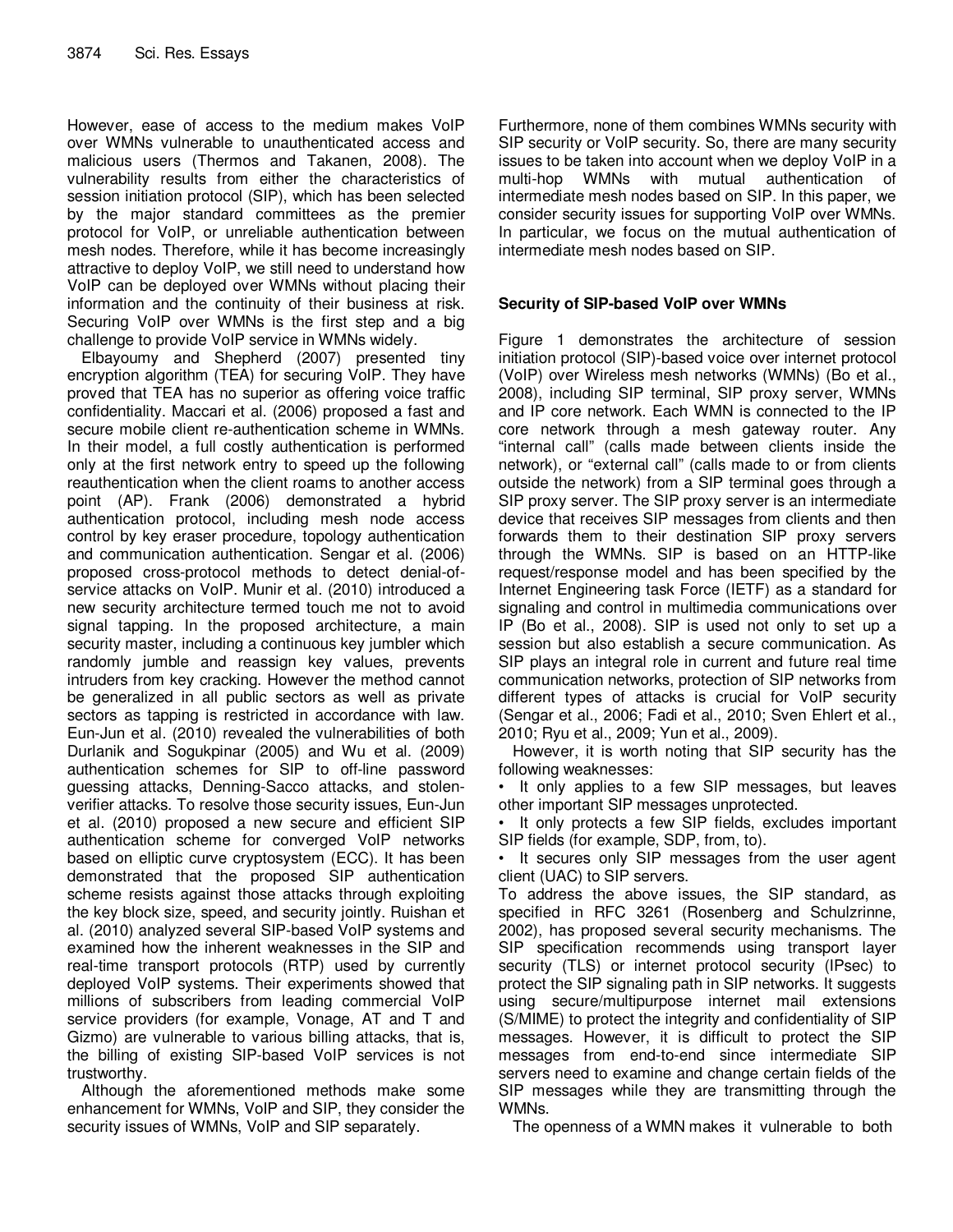

**Figure 1.** Architecture of SIP based VoIP over WMNs.

external and internal intruders. An external intruder can interrupt the routing by partitioning the network. An inside attacker in the form of a compromised node is much more pernicious as it could attach without being detected. An intruder can make network dysfunction in various ways, for example, route poisoning in the form of generating routing loops and misrouting of data, failing to forward traffic, executing a denial of service (DoS) attack, manipulating the content of payload, or a man-in-themiddle attack. Therefore, the fundamental security primitives of authentication, integrity, and confidentiality are very essential for the correct function of WMNs.

There are two key parameters to secure mesh points (MPs) and mesh clients in WMNs. As the interconnected MPs form the backbone of the network, MPs require the highest level of security. All ongoing traffic should therefore be encrypted using secure standards such as 128- or 256-bit AES encryption, and all MPs and mesh clients should be authenticated in the network. The implementation of encryption and authentication uses standards like 802.11i/EAS/TKIP and authentication servers such as RADIUS and 802.1x, respectively.

These security mechanisms can do some work for WMNs security. However, they are all based on the full trust among nodes in WMNs without considering the betrayal of the authenticated internal nodes. To make the security mechanisms proposed in RFC3261 work efficiently, a pre-call security mechanism between nodes is required.

## **Subjective logic based dynamic trust mechanism for SIP-based VoIP over WMNs**

According to the architecture and security issues mentioned earlier, we propose a subjective logic based dynamic trust mechanism for session initiation protocol (SIP)-based voice over internet protocol (VoIP) over wireless mesh networks (WMNs). We aim at making the detection of malicious mesh nodes more accurate and efficient by overcoming the limitations of existing schemes. In our scheme, we assign weight factor to an opinion according to its expectation, which helps a node obtain a recommended opinion with higher accuracy and reliability. In the proposed mechanism, we have the following premises:

- The wireless links in WMNs are symmetric.
- All the wireless nodes in the networks are equipped with omni-directional antenna and the adjacent nodes are assigned with non-interfering channels.

The details of the subjective logic based dynamic trust mechanism are described next.

# **Subject logic**

Derived from the Dempster-Shafer theory (Shafer, 1976) and with the ability to explicitly represent and manage a node's uncertainty, subjective logic (Josang et al., 2006) has been considered as an attractive algorithm for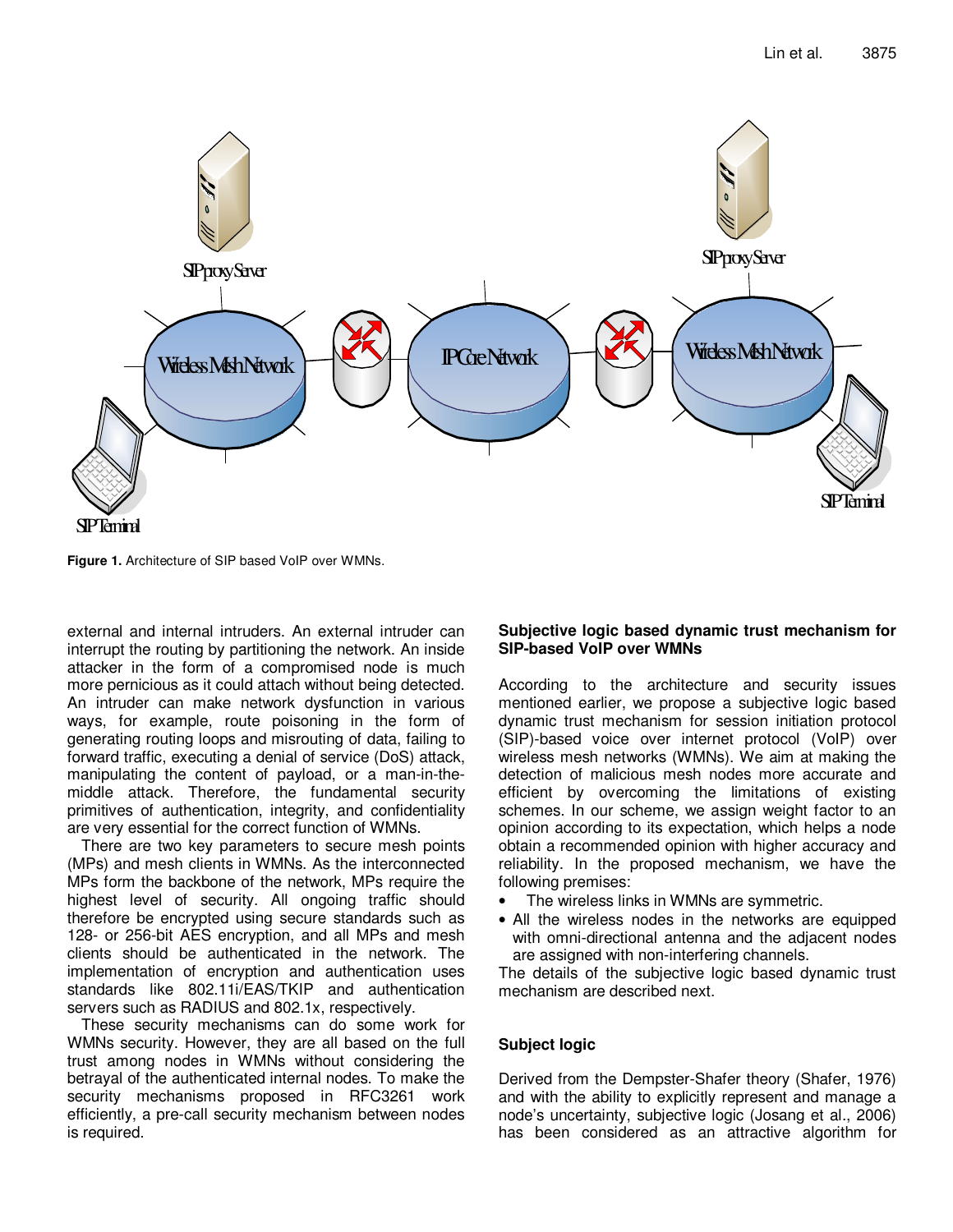

**Figure 2.** Opinion triangle with example opinion.

handling trust relationships in inherently dynamic, open and uncertain networks. Subjective logic, known as belief calculus, can be indicated by opinion, a belief metric of subjective beliefs. Each opinion is denoted by a 4 tuple  $\bm{\omega}_{x:y} = (\bm{b}_{x:y}, \bm{d}_{x:y}, \bm{d}_{x:y}, \bm{a}_{x:y})$  , where  $\bm{b}_{x:y}$  represents node x's belief in node y,  $d_{xy}$  represents node x's disbelief in node y,  $u_{xy}$  represents node x's uncertainty in node y and  $a_{xy}$  is the base rate. They satisfy the following conditions:

$$
\begin{cases}\n b_{xy} + d_{xy} + u_{xy} = 1.0 \\
 b_{xy}, d_{xy}, u_{xy}, a_{xy} \in [0.0, 1.0]\n\end{cases}
$$
\n(1)

The opinion space can be mapped into the interior of an isosceles triangle, where, for an opinion  $\bm{\omega}_{\sf x}$  =  $(\bm{b}_{\sf x},\bm{d}_{\sf x},\bm{\mathcal{u}}_{\sf x},\bm{a}_{\sf x})$  , the three parameters  $\bm{b}_{\sf x}$  ,  $\bm{d}_{\sf x}$ and  $u_{\mathsf{x}}$  determine the position of the vertices accordingly. Figure 2 (Kane and Browne, 2006) illustrates an example where the opinion about a proposition  $x$  from a binary state space with the value  $\omega = (0.7, 0.1, 0.2, 0.5)x$ .

Belief and disbelief can be calculated by the collected evidence of uncertainty. The uncertainty reflects the confidence in node x's knowledge on node  $y$ ; an uncertainty of 1.0 represents that a node has no basis for any conclusions. The base rate, that represents node  $x$ 's willingness to believe node  $y$ , determines how uncertainty is viewed as belief using an opinion. When an opinion is used in a decision, it is projected onto the belief/disbelief axis through its expectation  $E(\omega_x) = b_x + a_x u_x$ . For a base rate of 0.0, uncertainty is regarded as disbelief, while uncertainty is considered as belief for a base rate of 1.0. When a base rate is 0.5, uncertainty is positively viewed as actual belief. In this paper, we initially use a base rate of 0.5 as uncertainty for each node. Therefore unknown nodes are by default assigned a median level of trust.

For example, if an opinion is (0.6, 0.2, 0.2, 0.5), its expectation can be calculated as  $E(\omega_x) = b_x + a_x u_x = 0.6$  $+ 0.5 * 0.2 = 0.7$ . An entirely uncertain opinion, (0.0, 0.0, 1.0,  $a_x$ ) always has an expectation equal to the base rate, as  $E(\omega_x) = b_x + a_x u_x = 0.0 + 1.0 * a_x = a_x$ . The base rate then becomes the default opinion for unknown nodes.

#### **Reputation scheme based on subjective logic**

The proposed mechanism incorporates uncertainty based on subjective logic in association with the reputation computing. In order to differentiate intentional packet drop from packet drop due to poor link quality, we integrate link quality into the proposed scheme based on subjective logic. The wireless links can have intermediate loss ratios due to their surroundings and inter-flow interference (Saxena et al., 2010). Link quality is measured by probability of successfully transmitting a packet over a wireless link.

For our scheme we use the enterprise archive (EAR)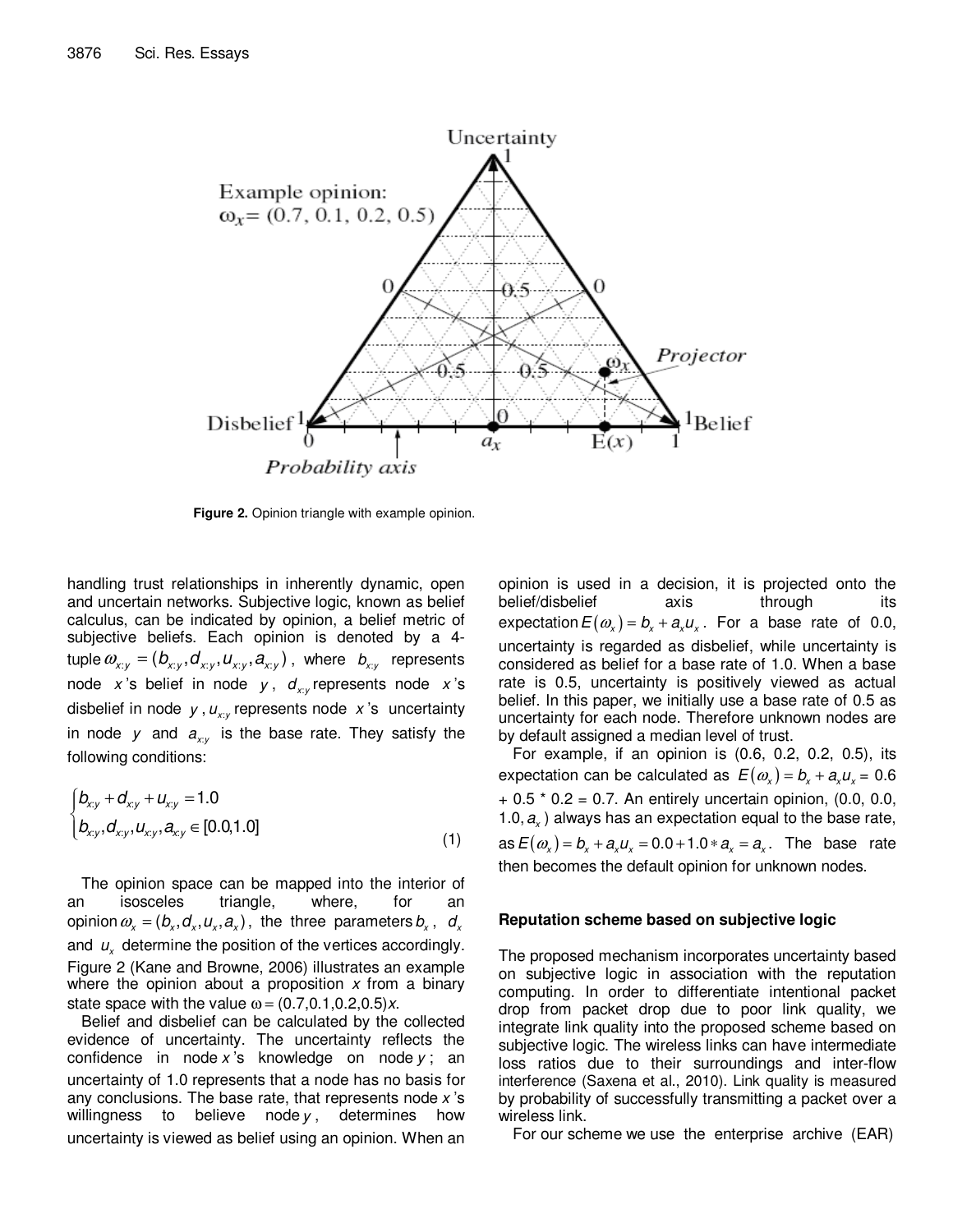(Kim and Shin, 2006) for estimating the quality of wireless links by the equation given as:

$$
d_i = (1 - \alpha) \times d_{i-1} + \alpha \times N_s / N_T \tag{2}
$$

Where:  $d_i$  is the smoothed delivery ratio;  $\alpha$  is the smoothed constant,  $0 < \alpha < 1$ ;  $N_s$  is the number of successful transmissions during the measurement period of the *i*th cycle;  $N_\tau$  is the total number of transmissions during the measurement period of the  $i$  th cycle.

All the calculations for our scheme throughout this paper are performed in time domain.

#### **Direct opinion**

In wireless mesh networks (WMNs), for two neighboring nodes  $x$  and  $y$ , the final opinion of  $x$  to  $y$ ,  $\mathit{\mathit{\mathit{\alpha}}}^{final}_{\mathit{\mathit{x}};\mathit{y}}$ includes two components. One is the direct opinion  $\varrho_{xy}^{\textit{dir}}$ , the other is the testimonies from other nodes, the recommended opinions  $\omega_{\scriptscriptstyle \!X\!:\!Y}^{\scriptscriptstyle \!I\!:\!e}$  .

The direct opinion of node  $x$  to node  $y \alpha_{xy}^{dir} = (b_{xy}^{dir}, d_{xy}^{dir}, d_{xy}^{dir}, a_{xy}^{dir})$  is stored in x' local reputation table. Following the direct interaction history, node  $x$ computes  $b_{x:y}^{dir}$ ,  $d_{x:y}^{dir}$  and  $u_{x:y}^{dir}$ . In a measurement period, we let  $T_x(y)$  be the total number of packets node x has transmitted to node y for forwarding,  $S_x(y)$  denote the number of packets node  $y$  has successfully forwarded and  $F_x(y)$  be the number of packets node y has not forwarded. The link quality between node  $x$ and  $y$ ,  $LQ(x, y)$ , can be calculated by Equation 2. Then we have the following equation:

$$
\begin{cases}\nD_{x:y}^{dir} = S_x(y)/(T_x(y)^* LQ(x,y)) \\
d_{x:y}^{dir} = F_x(y)/(T_x(y)^* LQ(x,y)) \\
u_{x:y}^{dir} = 1.0 - b_{x:y} - d_{x:y}\n\end{cases}
$$
\n(3)

Each node has its direct opinion on others. For an entirely unknown node or a new node, the default opinion assigned by its neighbors is  $(0.0, 0.0, 1.0, a)$ .

We classify interactions among nodes into positive, negative and uncertain interactions. Each positive or negative interaction increases the rating of node's knowledge and consequently reduces uncertainty. The parameter  $\delta \in [0.0, 1.0]$  determines how much a rating change after an individual interaction between nodes. In the following formulae, we omit the subscript  $x : y$  from each opinion 4-tuple. The direct opinions stored in node  $x$ 's local reputation table are updated through the following

formulae (Yining et al., 2011):

If the interaction is a positive interaction, If  $u \ge \delta$ , then  $\int_{0}^{b} b = b + \delta$  $\left\lfloor u=u-\delta\right\rfloor$ Else,  $\begin{cases} b = b + \delta \\ d = b + \delta \end{cases}$  $\begin{cases} d = d - (\delta - u) \end{cases}$  $u = 0.0$ If the interaction is a negative interaction, If  $u \geq \delta$ , then,  $\int_{0}^{a} d = d + \delta$  $\left\lfloor u=u-\delta\right\rfloor$ Else  $\begin{cases} b = b - (\delta - u) \\ d = u, \end{cases}$  $\{d = d + \delta\}$  $\left\vert u=0.0\right\vert$ If the interaction is an uncertain interaction, If  $b, d \ge \delta/2$ , then,  $\begin{cases} b = b - \delta/2 \\ d = b - \delta/6 \end{cases}$  $\left\{ d = d - \delta/2 \right.$  $\left\{ u = u + \delta \right.$ Else if  $b < \delta/2$  and  $d \ge \delta/2$ , then,  $\begin{cases} d = d - (\delta - b) \end{cases}$  $u = u + \delta$  $b = 0.0$ Else if  $b \ge \delta/2$  and  $d < \delta/2$ , then,  $\bigl(b = b - (\delta - d)\bigr)$  $\big| u = u + \delta$  $\overline{\phantom{a}}$  $\big\}\,$ d = 0.0 Else if  $b, d < \delta/2$ , then,  $b = 0.0$  $\int d=0.0$  $\left\vert u=1.0 \right\vert$ This update mechanism ensures that the direct opinion

 $\omega_{xy}^{dir} = (b_{xy}^{dir}, d_{xy}^{dir}, d_{xy}^{dir}, a_{xy}^{dir})$  can be updated in real time by providing a more precise  $\omega_{\scriptscriptstyle \chi_{\rm y}}^{\scriptscriptstyle \rm diff}$  for calculation of  $\omega_{\scriptscriptstyle \chi_{\rm y}}^{\scriptscriptstyle \rm final}$ ; meanwhile, with the increasing of the number of interactions, the uncertainty value will decrease to zero. All these can improve the accuracy of isolating untrustworthy nodes.

#### **Recommended opinions**

When the direct opinion  $\varrho_{xy}^{\textit{dir}}$  is not enough for node x to make a decision about node  $y$ , x solicits the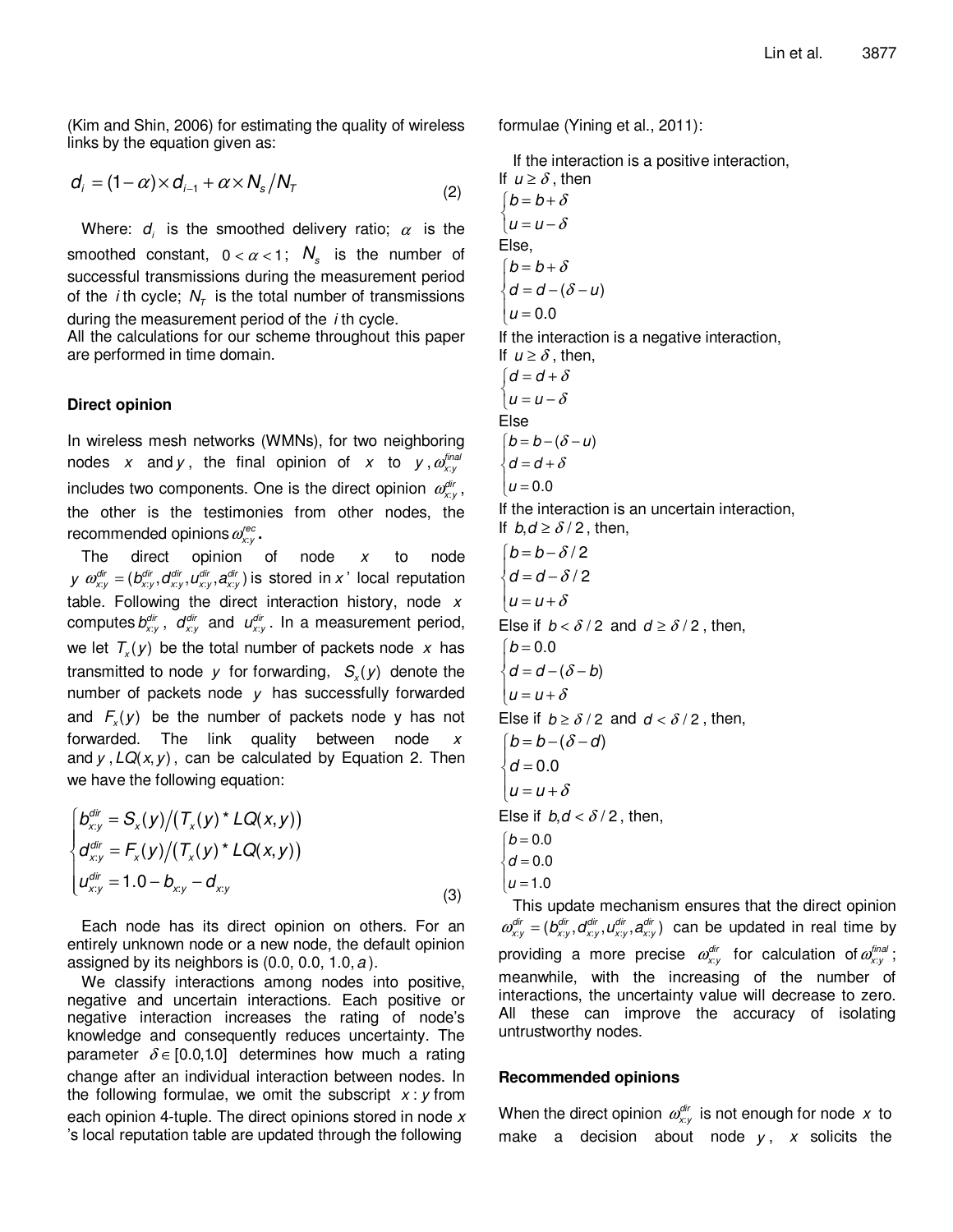recommended opinions from their common neighbor nodes, the neighbor nodes transmit their direct opinions on  $y$  as the recommended opinions to  $x$ . Suppose that node  $x$  receives a number of subjective opinions as known as recommended opinions. Let R represent the set of recommenders to reflect how much a node's recommended opinion impacts on the reputation computation results, which prevent retaliations or badmouth from occurring after untrustworthy nodes are rejected, we allocate an appropriate weight factor to each recommended opinion. For each recommender  $i \in R$ , the weight factor  $f_i$  is computed as follows:

$$
\begin{cases}\nf_i = E(\omega_{xi}) / \sum_{k \in R} E(\omega_{x_k}) \\
E(\omega_{xi}) = b_{xi} + a_{xi} u_{xi}\n\end{cases}
$$
\n(4)

Where,  $E(\omega_{\mathrm{xi}})$  represents x 's belief on i . Since the bigger  $E(\omega_{\scriptscriptstyle{\chi_i}})$  has larger impact on the reputation computation results. The recommended opinion is adopted with higher probability as bigger $E(\omega_{\scriptscriptstyle{\chi_i}})$ . For those untrustworthy nodes, their expectations are very small, so their recommending opinions have little impacts on the reputation computation results,

For recommended opinions, they are given by multiplication of common recommended opinion  $\omega_{xy}^{\text{rec}} = (b_{xy}^{\text{rec}}, d_{xy}^{\text{rec}}, u_{xy}^{\text{rec}}, a_{xy}^{\text{rec}})$  and their corresponding weights as follows:

$$
\begin{cases}\n b_{xy}^{rec} = \sum_{k \in R} f_k \cdot b_{ky}^{dir} \\
 d_{xy}^{rec} = \sum_{k \in R} f_k \cdot d_{ky}^{dir} \\
 u_{xy}^{rec} = \sum_{k \in R} f_k \cdot u_{ky}^{dir} \\
 a_{xy}^{rec} = \sum_{k \in R} f_k \cdot a_{ky}^{dir}\n\end{cases}
$$
\n(5)

## **Final opinion**

After getting the direct opinion  $\omega_{x:y}^{dir}$ and the recommended opinion $\mathscr{a}_{xy}^{\mathscr{C}ec}$ , a final opinion  $\omega_{x:y}^{\text{final}} = (b_{xy}^{\text{final}}, d_{xy}^{\text{final}}, u_{xy}^{\text{final}}, a_{xy}^{\text{final}})$  is calculated by (Yining, et al., 2011):

$$
\begin{cases}\n\int_{xy}^{\text{final}} = \left( \frac{B_{xy}^{\text{fr}}}{x_y} \cdot U_{xy}^{\text{cc}} + \frac{B_{xy}^{\text{cc}}}{x_y} \cdot U_{xy}^{\text{dr}} \right) / \left( U_{xy}^{\text{dr}} + U_{xy}^{\text{cc}} - U_{xy}^{\text{dr}} \cdot U_{xy}^{\text{cc}} \right) \\
\int_{xy}^{\text{final}} = \left( \frac{\sigma_{xy}^{\text{fr}}}{x_y} \cdot U_{xy}^{\text{cc}} + \frac{\sigma_{xy}^{\text{cc}}}{x_y} \cdot U_{xy}^{\text{dr}} \right) / \left( U_{xy}^{\text{fr}} + U_{xy}^{\text{cc}} - U_{xy}^{\text{fr}} \cdot U_{xy}^{\text{cc}} \right) \\
U_{xy}^{\text{final}} = \left( U_{xy}^{\text{dr}} \cdot U_{xy}^{\text{cc}} \right) / \left( U_{xy}^{\text{fr}} + U_{xy}^{\text{cc}} - U_{xy}^{\text{fr}} \cdot U_{xy}^{\text{cc}} \right) \\
\int_{xy}^{\text{final}} = a\n\end{cases} \tag{6}
$$

When both the direct opinion  $\omega_{xy}^{dir}$  and the recommended opinion  $\omega_{\!x:y}^\mathsf{rec}$ are determined, and the denominator  $(u_{xy}^{dir} + u_{xy}^{rec} - u_{xy}^{dir} \cdot u_{xy}^{rec})$  in Equation 6 is zero, we take the limit and compute the final opinion  $\varpi^{final}_{x:y}$  :

$$
\begin{cases}\nb \lim_{x,y} = \beta \cdot b \lim_{x,y} + (1 - \beta) \cdot b \lim_{x,y} \\
d \lim_{x,y} = \beta \cdot d \lim_{x,y} + (1 - \beta) \cdot d \lim_{x,y} \\
u \lim_{x,y} = 0 \\
a \lim_{x,y} = a\n\end{cases}
$$
\n(7)

Where,  $\beta$  is a weight, which determines how much the direct opinion  $\mathscr{A}_{\kappa:\jmath}^{\mathsf{dir}}$  impacts on the final opinion  $\mathscr{A}_{\kappa:\jmath}^{\mathsf{final}}$  .

## **Decision procedure**

There are two types of wireless mesh nodes in wireless mesh networks (WMNs), cooperative nodes and malicious nodes. The former carries out operations faithfully, while the latter is interested in making use of the network with a minimal expense or doing malicious attacks. Therefore, when a node y requests for some services from its neighbor node x, x has to carry out a decision procedure to identify y's intention. Let  $\gamma \in [0.0, 1.0]$  be a threshold, if the expectation  $E(\omega_{xy})$  is larger than  $\gamma$ , y will be perceived as a cooperative and trustworthy node and the services requested will be granted by  $x$ . The decision procedure is as follows: 1. Node  $y$  sends a Path Request message to one of its

neighbor nodes x. 2. After receiving Path Request successfully, x performs different algorithms according to its type. If  $x$  is a trustworthy node, it performs algorithm (I); if  $x$  is an untrustworthy node, it performs algorithm (II).

# **Algorithm (I)**

(1)  $X$  retrieves its direct opinion  $\omega_{xy}^{dir}$  from its local reputation table and calculates the expectation  $E(a_{x:y}^{dir})$  .

(2) If  $E(\omega_{x:y}^{dir}) \ge \gamma$ , x sends an accept message to y and provides the requested service, and y records a positive interaction with x; else, x invokes the reputation query procedure.

(a) X broadcasts a Reputation\_Query to the common neighbor nodes with y for the recommending opinions on y and waits for a time interval T.

(b) Any node k whose uncertainty  $u_{k:y}^{dir}$  of its direct opinion is less than 1.0 sends its direct opinion  $\varrho_{k; y}^{dir}$  to x.

(c) After the time interval T, x weighs each received recommended opinions using Equation 4,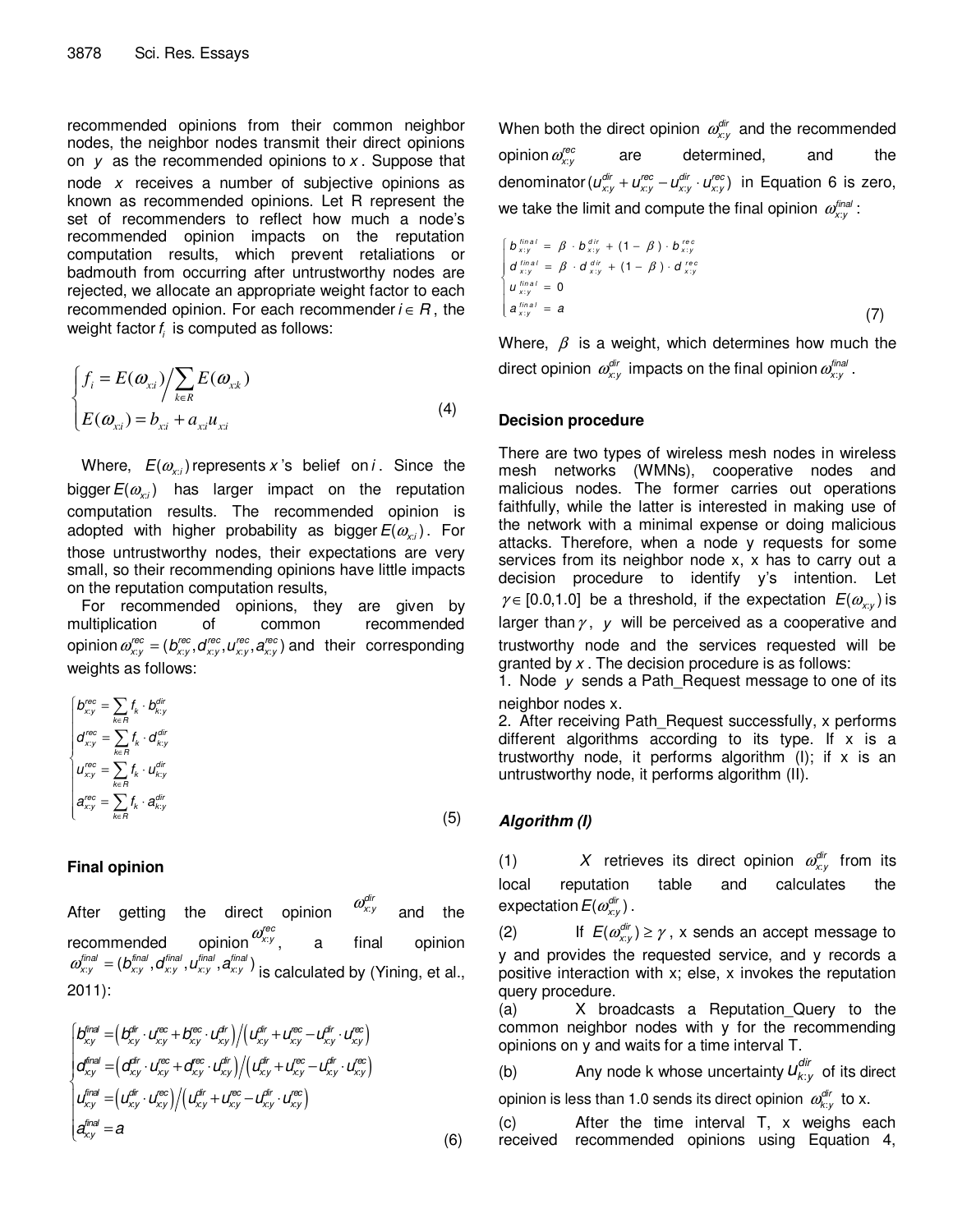integrates them into a recommended opinion  $\omega_{xy}^{rec}$  using Equation 5, and combines the direct opinion  $\omega_{xy}^{\text{dir}}$  with the recommended opinion  $\omega_{xy}^{\text{rec}}$  using Equations 6 or 7. Finally, x obtains the final opinion  $\omega_{\scriptscriptstyle \!\mathcal{X}:\mathcal{Y}}^{\scriptscriptstyle \mathit{final}}$  .

(d) After obtaining the final opinion  $\omega^{final}_{x:y}$  , x calculates its expectation  $E(\omega_{xy}^{final})$ . If  $E(\omega_{xy}^{final}) \geq \gamma$ , x sends an Accept message to y and provides the requested service, and y records a positive interaction with x; else, x sends a Refuse message to y, and y records a negative interaction with x.

## **Algorithm (II)**

(1) Let  $\theta \in [0.0, 1.0]$  be the probability that an untrustworthy node cooperates in an attempt to hide its untrustworthy intent. When x receives a request message from y, then x flips a coin weighted by probability  $\theta$ .

(a) If the coin flip indicates to cooperate, x sends an accept message to y and provides the requested service, and y records a positive interaction with x.

(b) If the coin flip indicates not to cooperate, x refuses to provide service to y, and y records a negative interaction with x.

If the expectation of a node  $k$   $E(\omega_k) < \gamma$ , node k is perceived as an untrustworthy node. It is temporarily excluded from the network so that it can be forced to cooperate and put into a probation state. The probation period is initially  $T$ , which is the same as the period of reputation query. At the end of  $T$ ,  $k$  is given another chance to calculate its expectation  $E(\omega_{\scriptscriptstyle{k}})$  , if  $\,E(\omega_{\scriptscriptstyle{k}})\,$  is still less than  $\gamma$ , then k is put into another probation state for

a longer period  $(2T)$ . Therefore, the probation period of an untrustworthy node is doubled on every subsequent offence until it reaches a maximum value  $T_{\text{max}}$ , then it is permanently excluded from the network.

So far, the overall workflow of our proposed scheme is completed. Untrustworthy wireless mesh nodes in WMNs are detected and isolated through the above-mentioned scheme.

## **Performance analysis**

In this section we validate our mechanism in NS2 using the session initiation protocol (SIP) extension defined by the internet engineering task force (IETF). The SIP extension allows a user agent to convey its capabilities and characteristics to other user agents and servers (Shafer, 1976).

We implement the simulation by adding two new parameters and , indicating "trustworthy interaction" and "non-trustworthy interaction", respectively into contact header filed of the REGISTER message. The values of And are integers and completely implementation dependent. For example, a SIP terminal fills the following contact header of the REGISTER message as: Contact :  $\le$  sip : hawk @ 192.168.1.2 >; ci = 0"; nci = "0". With the parameters "from", "to", "contact ci nci", we can identify the information carried by this REGISTER message direct or indirect, also trustworthy or not.

Therefore the resistance to identity attacks is important for wireless mesh networks (WMNs) security, we compare the performance of identity attacks and defense between traditional cryptography-based authentication mechanisms and our subjective logic based dynamic trust mechanism.

## **Simulation settings**

The simulation scenario is defined in an area of 1000 \* 1000 m with 50 wireless mesh nodes randomly deployed. Each node is equipped with an omni-directional antenna with direct radio transmission range of 250 m. The simulation time is 100 s and each node randomly selects one of its neighbors and requests services every 5 s. The WLAN MAC layer uses the distributed coordination function (DCF) of Institute of Electrical and Electronics Engineers (IEEE) 802.11 and the routing protocol is ad hoc on demand distance vector (AODV). The simulation environment setting parameters are shown in Table 1.

## **Performance metrics**

To evaluate the performance of the proposed scheme, we consider the following metrics:

1. Rates of the malicious nodes identification- the ratio to identify the malicious nodes. It is desirable for this ratio to be as high as possible.

2. Packet delivery rate (PDR) - the ratio of total number of packets that have been received by destination to the total number of packets sent by the source. It shows how effectively the network transmits packets from source to destination. It is desirable for this ratio to be as high as possible.

3. False positive rate - the percentage of number of trustworthy nodes wrongly detected as malicious out of the total number of trustworthy nodes in the network. It is desirable for this rate to be as small as possible.

## **Simulation results**

## **Scenario 1**

In scenario 1, we first simulate a network with 70% of the nodes malicious to set a hostile network environment. In addition, nodes in the network do not know each other at the beginning and no packet is dropped due to network ambiguities. Secondly, we let 30% of nodes in the network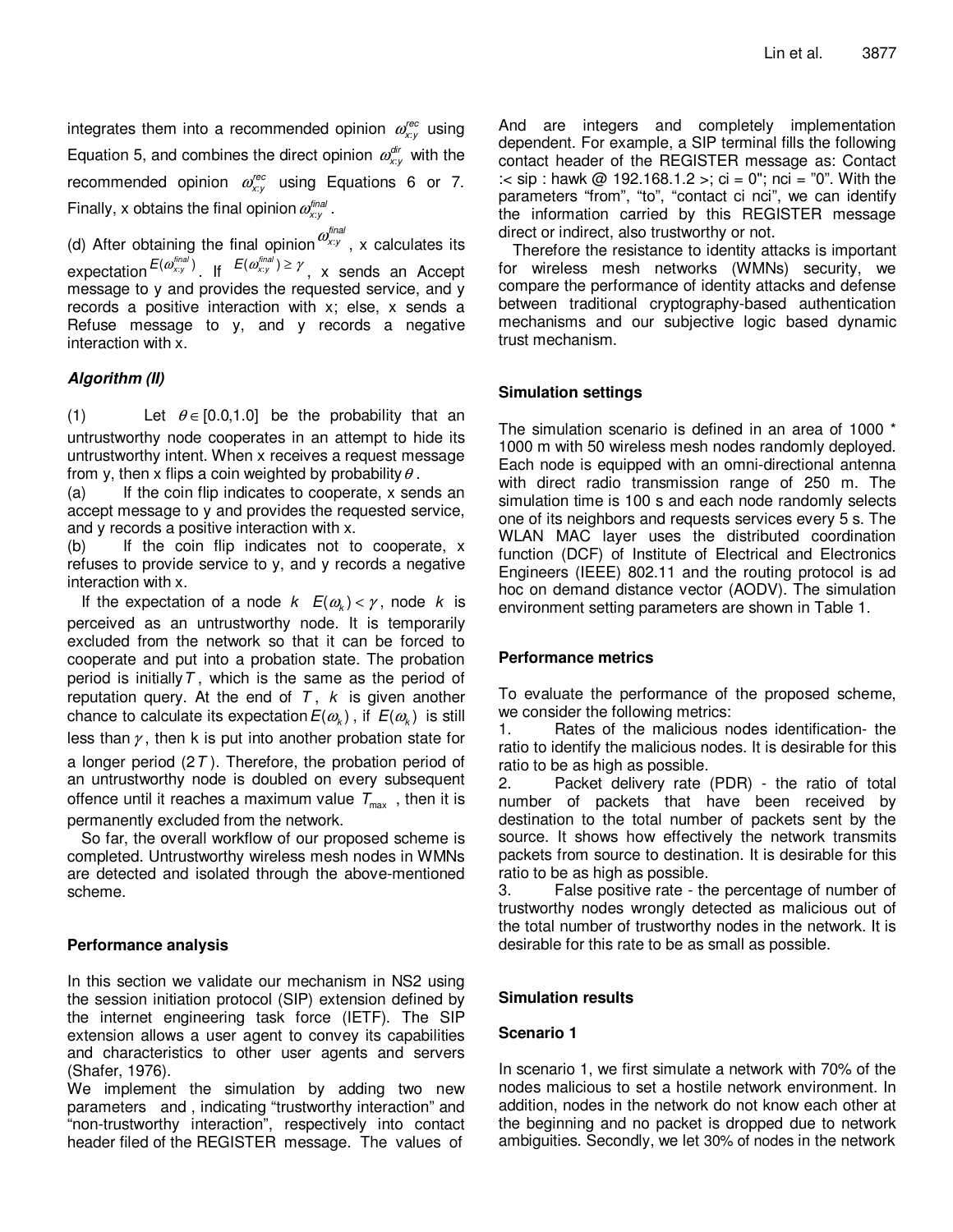| <b>Parameter</b>                 | Value           |
|----------------------------------|-----------------|
| Traffic type                     | CBR.            |
| Simulation area                  | 1000 m * 1000 m |
| Packet rate                      | 2 packets /s    |
| Total number of wireless nodes   | 50              |
| Simulation Time                  | 100s            |
| Packet size                      | 1024 bytes      |
| Maximum mobility velocity (Vmax) | $2 \text{ m/s}$ |
| Base rate <sup>a</sup>           | 0.5             |
| Variation $\delta$               | 0.1             |
| Weight factor $\beta$            | 0.5             |
| $\theta$                         | 0.3             |
| Threshold $\gamma$               | 0.6             |
| Reputation query period T        | 5s              |
| <b>Isolation time Tmax</b>       | 20 <sub>s</sub> |

**Table 1.** Simulation environment and parameters setting.



**Figure 3.** Rates of the malicious nodes identification dataset scale in a hostile network.

be malicious. The success of building a sufficient trust relationship out of attempts is around 70%, as same as the percentage of honest nodes in the network. The simulation results of scenario 1 are shown in Figures 3 and 4, respectively.

As shown in the Figures 3 and 4, it takes nodes around 20 s to build up the trust relationships among them from the beginning until knowing each other. Therefore in the first 20 s, the traditional mechanism is better than the proposed mechanism in terms of malicious nodes identification rate. With the growth of running time, the trust relationships of nodes have been built up, the proposed dynamic mechanism is superior to traditional cryptography-based authentication mechanism in identifying the malicious nodes, especially in the hostile network. The results showed that our model can enhance the security of the session initiation protocol (SIP-based) voice over internet protocol (VoIP) over wireless mesh Lin et al. 3881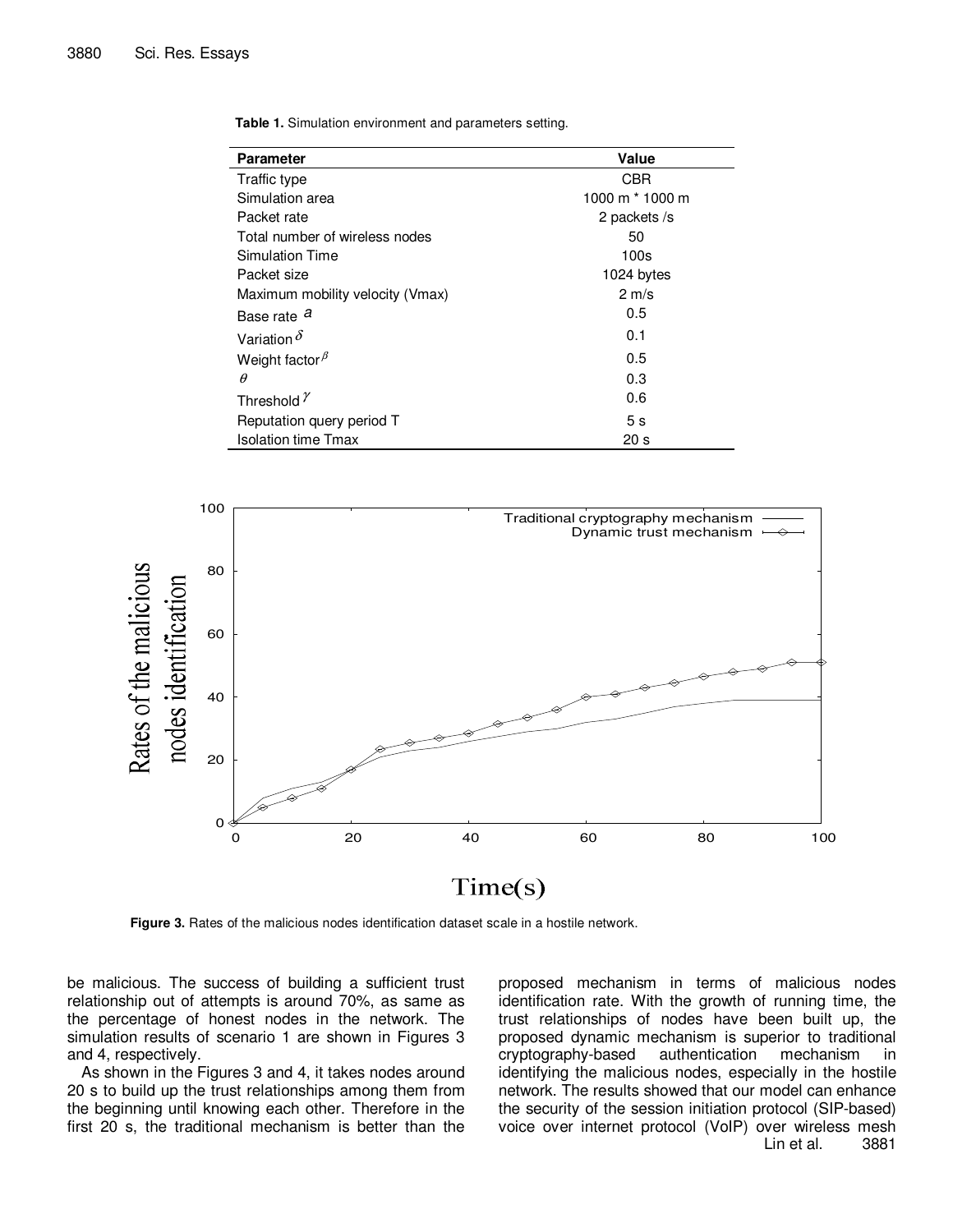

**Figure 4.** Rates of the malicious nodes identification dataset scale in an honest network.



**Figure 5.** PDR comparison.

networks (WMNs) more efficiently.

#### **Scenario 2**

In this scenario, we investigate the effectiveness of detecting malicious nodes by measuring the packet delivery rate (PDR) under various network conditions as 3882 Sci. Res. Essays

a function of the number of malicious nodes. As shown in Figure 5, the performance of network decreases as the number of malicious nodes increases. When there is no malicious node in the network, the PDR of the proposed scheme is slightly lower than the traditional mechanism due to detection overhead. As the number of malicious nodes increases, both performances of the two schemes decrease, while the performance of traditional mechanism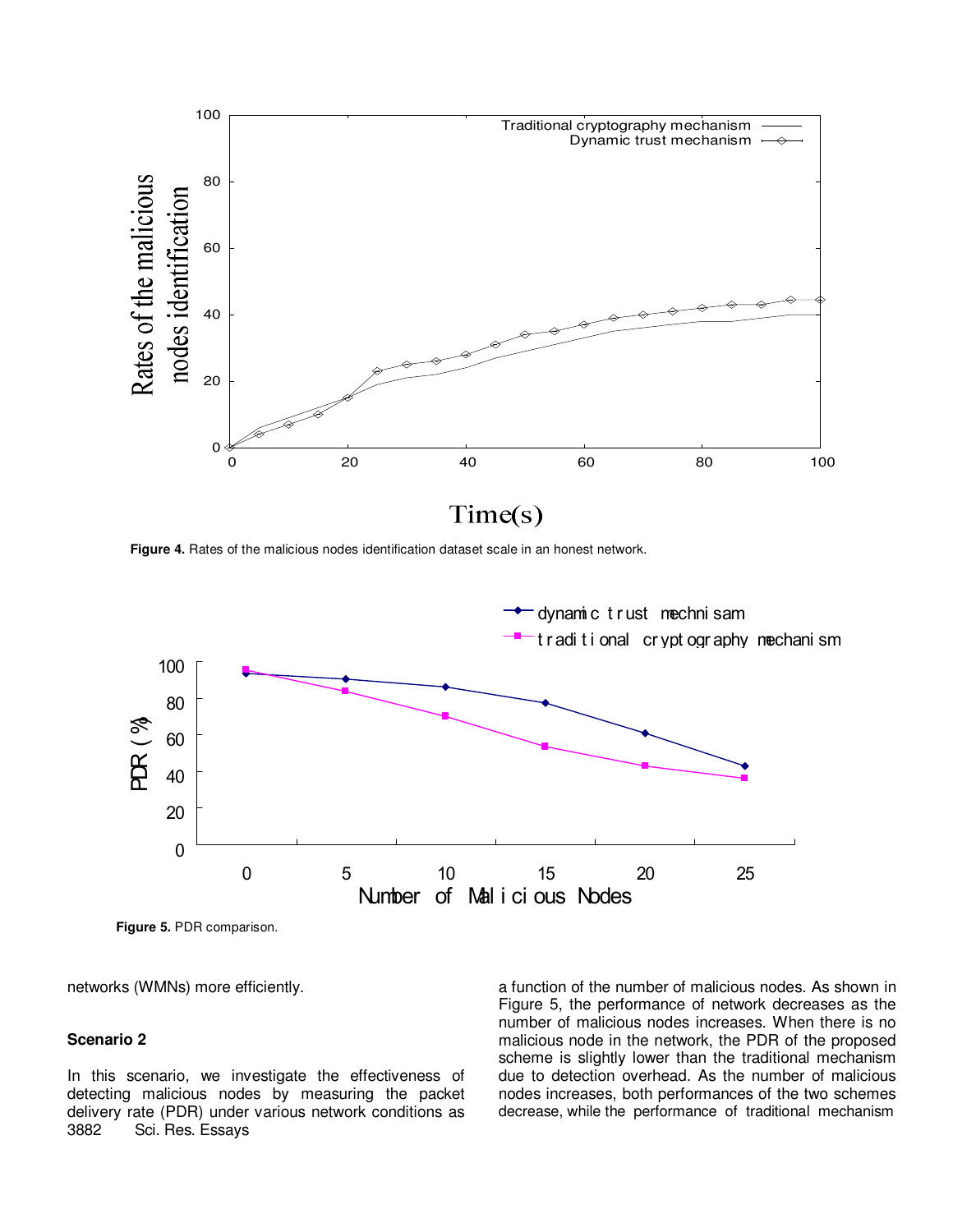

**Figure 6.** Comparison of false positive rate as a function of link quality.



**Figure 7.** Comparison of convergent time.

decreases faster than the proposed scheme. It is worthy of note that when the number of malicious nodes is over 15, the performance of the proposed scheme declines rapidly and get close to the traditional mechanism. The reason behind this is that when the ratio of malicious nodes is higher, there are fewer alternatives available for selecting forward paths, and malicious nodes may be included in the forward paths.

#### **Scenario 3**

In this scenario, we turn to evaluate the effect of poor quality links on performance. The poor quality links are simulated by setting forward ratio range from 0.4 to 0.6. We vary the number of lossy wireless links and examine the number of false positives given by the proposed scheme and the traditional cryptography-based authentication mechanism. The simulation results are shown in Figure 6. The proposed mechanism does show a few false positives for lower percentage of lossy links. These false positives result from the packet loss caused by poor link quality. Since the traditional mechanism does

not have a function of differentiating intentional packet drop from packet drop due to link quality, packets loss due to link quality is falsely detected as malicious behavior. Different from the traditional mechanism, the proposed scheme has the function. Therefore, as the number of lossy links increases, the false positive rate of traditional mechanism raises, while the false positive rate of the proposed scheme decreases.

To validate the effectiveness of the proposed scheme, we also measure the convergence time between the proposed scheme and the traditional cryptography-based authentication mechanism. Figure 7 depicts the convergence time of the two schemes against varying percentage of malicious nodes. The parameter is set to 0.3 so malicious nodes can hide their malicious behaviors to a certain degree. As shown in Figure 7, convergence times of the two schemes go up as the percentage of malicious nodes increases, and convergence time of the proposed scheme is less than the traditional cryptography-based authentication mechanism. Along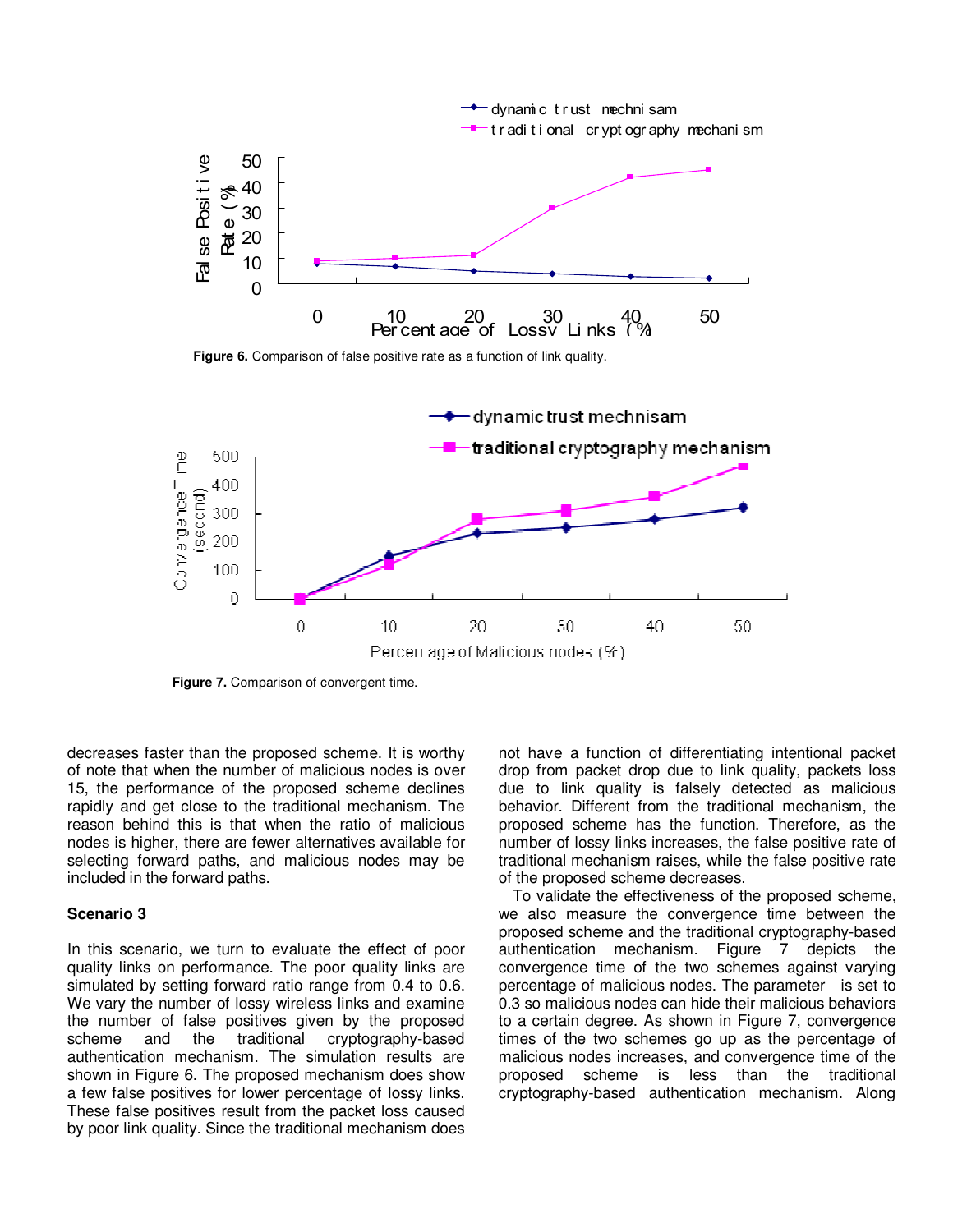with a growing percentage of malicious nodes, the more malicious nodes are isolated, subsequently the more forward routings are broken, and the less reliable information for calculating the reputation values is. Thus, cooperative nodes have to spend more and more time identifying other malicious nodes. By applying weight factor and the reconfirmation scheme of malicious nodes, the proposed scheme can calculate reputation values and isolate malicious nodes more accurately and effectively, and its convergence time improves significantly.

## **Conclusion**

WMNs are considered as an alternative to traditional wired broadband access. Thus, existing broadband applications such as VoIP and video conferencing are expected to work well on the WMNs with few or no modifications. However, security provisioning in VoIP over WMNs is a very challenging issue due to inherent characteristics of WMNs such as dynamical changing of topology, wireless and multi-hop communications, etc. Although many methods have reinforced WMNs, VoIP and SIP, they consider the security issues of WMNs, VoIP and SIP, separately.

To fill the gap of combination WMNs with SIP security, we consider security issues for supporting VoIP over WMNs and propose a subjective logic-based dynamic trust mechanism in this paper. In particular, we focus on the mutual authentication of intermediate mesh nodes based on SIP. By validating the performance of the proposed dynamic trust model through network simulator 2 (NS2), we prove that the proposed model provides a more practical solution for enhancing the security of SIPbased VoIP over WMNs.

## **ACKNOWLEDGMENT**

This work is supported partially by National Natural Science Foundation of China with grant NO.61072080 and the Education Department of Fujian Province with grant NO. JA09046.

## **ABBREVIATIONS**

**VoIP**, Voice over internet protocol; **WMNs**, wireless mesh networks; **SIP**, session initiation protocol; **NS2**, network simulator 2; **POTS**, plain old telephone system; PSTN, public switched telephone network; **TEA**, tiny encryption algorithm; **AP**, access point; **ECC**, elliptic curve cryptosystem; **UAC**, user agent client; **TLS**, transport layer security; **IPse**c, internet protocol security; **S/MIME**, secure/multipurpose internet mail extensions; **MPs**, mesh points; **IETF**, Internet Engineering Task Force; **DCF**, distributed coordination function; **IEEE**, Institute of Lin et al. 3883 Electrical and Electronics Engineers; **AODV**, ad hoc on demand distance vector; **PDR**, packet delivery rate, **RTP** real-time transport.

#### **REFERENCES**

- Barnard P (2009). Gartner: More than 50% of Mobile Voice Traffic will be VoIP by 2019. http://www.fiercevoip.com/story/gartner-more-50 mobile-voice-traffic-will-be-voip-2019/2009-05-06.
- Barnard P (2009). ABI Study Predicts 267 Million Residential VoIP Subscribers Worldwide by 2012. http://www.tmcnet.com/voip/ipcommunications/articles/4824-abi-study-predicts-267 millionresidential-voip-subscribers.htm.
- Bo R, Yi Q, Hsiao-Hwa C (2008). An Enhanced SIP Proxy Server for Wireless VoIP in Wireless Mesh Networks. IEEE Commun. Mag., 46(1): 108-113.
- Durlanik A, Sogukpinar I (2005). SIP authentication scheme using ECDH. World Enformatika Society Trans. Eng. Comput. Technol., 8: 350-353.
- Elbayoumy AD, Shepherd.S ( 2007). A Comprehensive Secure VoIP Solution. Int. J. Netw. Secur., 5(2): 233-240.
- Enterprise (2009). VoIP Adoption. http://www.voip-news.com/pressreleases/enterprise-adoption-america-forecast-projection-021407/
- Eun-Jun Y, Kee-Young Y, Cheonshik K, You-Sik H, Minho J, Hsiao-Hwa C (2010). A secure and efficient SIP authentication scheme for converged VoIP networks. Comput. Commun., 33, 1674-1681.
- Fadi E, Parmindher M, Andy J (2010). Overview of SIP Attacks and Countermeasures. Info. Secur. Dig. Forensics, 41: 82-91.
- Frank R (2006). Authentication in Wireless Mesh Networks. Master Thesis, Universite Joseph Fourier, Grenoble, France.
- Higdon J (June 2009). 25 Most Interesting VoIP Startups. http://www.voip-news.com/feature/25-most-interesting-voip-startups-021207.
- Josang A, Gray E, Kinateder M (2006). Simplification and Analysis of Transitive Trust Networks. Web Intell. Agent Syst. J., 4(2): 139-161.
- Kane P, Browne PC (2006). Using uncertainty in reputation methods to enforce cooperation in ad-hoc networks. WiSe2006, Los Angeles, USA , pp. 105-113.
- Kim K, Shin KG (2006). On Accurate Measurement of Link Quality in Multi-Hop Wireless Mesh Networks. In Proceedings of the 12th Annual International Conference on Mobile Computing and Networking, MOBICOM 2006. Los Angeles, California , USA, pp. 38- 49.
- Yining L, Keqiu L, Yingwei J, Yong Z, Wenyu Q (2011). A novel reputation computation model based on subjective logic for mobile ad hoc networks. Future Generation Computer Systems, 27(5): 547-554. (2011). A novel reputation computation model based on subjective logic for mobile ad hoc networks. Fut. Gen. Comput. Syst., 27(5): 547-554.
- Maccari L, Fantacci R, Pecorella T (2006). Secure, fast handhoff techniques for 802.1X based wireless network. In Proceedings of IEEE ICC. Istanbul TURKEY, pp. 3917 - 3922,
- Munir B, Sayyad A Chatterjee S, Nalbalwar L (2010). Proposed Model for SIP Security Enhancement. Communication and Network, 2: 69-
- 72.<br>Perez M (2009). Report: Cable VoIP Market. http://www.voipnews.com/news/cable-voip-market-report-080406/
- Perez M (2009). VoIP Service Providers Residential. http://www.voipinfo.org/wiki/view/VOIP+Service+Providers/
- Rosenberg J, Schulzrinne H (2002). SIP: session initiation protocol. RFC 3261.
- Ruishan Z , Xinyuan W , Xiaohui Y, Xuxian J (2010). On the billing vulnerabilities of SIP-based VoIP systems. Computer Networks, 54: 1837-1847
- Ryu JT, Roh BH, Ryu KY (2009). Detection of SIP Flooding Attacks Based on The Upper Bound of The Possible Number of SIP Messages, KSII Transactions Internet Info. Syst., 3(5): 507-526.
- Saxena N, Denkol M, Banerji D (2010). A Hierarchical Architecture for Detecting Selfish Behavior in Community Wireless Mesh Networks.
- Computer Communications. doi:10.1016/j.comcom.2010.04.040.<br>3884 – Sci. Res. Essays Sci. Res. Essays